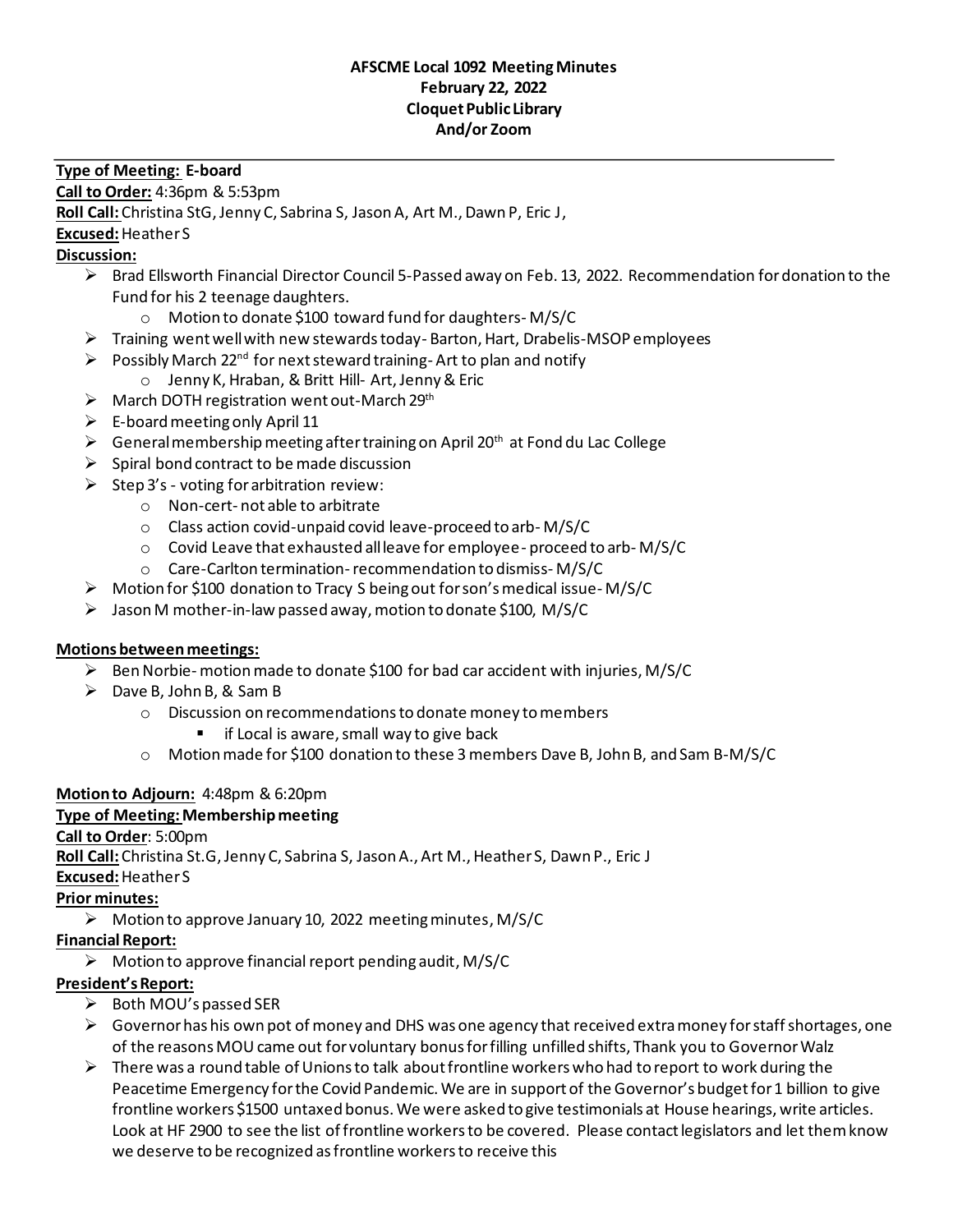- $\triangleright$  New Council 5 policy on Arbitration, will be discussed at the President meeting on April 22
	- ❖ Local could be responsible for cost, meeting will give breakdown on cost
- ➢ Update Covid Policy
	- ◆ Wrong information was sent out saying you needed to exhaust vacation and comp, but he sent out correction redacting exhausting vacation and comp
- ➢ AFSCME International Convention is July 11-15 in Philadelphia. Notices go out to Local in March
- ➢ New steward training will be scheduled March 22nd Art to send out notices

### **Reminders:**

- ✓ **There will be NO March General Membership meeting.**
- ✓ **Our next General Membership meeting will be April 11th.**
- ✓ **Day on the Hill (DOTH) March 29-via zoom -up to 20 people from local to attend- Local e-board motioned for \$125 stipend and you need to have time off to attend- registration has began**

#### **Vice President Report:**

Management items:

- 1. Staffing updates: they said that they 5 new staff, 1 former staff as an intermittent, 6 more interviews to happen. Trying to be creative on the hiring process.
- 2. COVID update: No positive cases from the point prevalence testing so they have stopped that. They will continue to test the unvaccinated. Cory said that in order to get rid of eye protection the cases in Carlton County need to go down to 17 total cases in the entire county and right now there are 99 cases in the county.
- 3. Safety Glasses update included with the COVID update.
- 4. Network outages: Management appreciate the work that staff did to maintain reports, citrix, log entries etc.

#### Labor Items

- 1. Health services complex treatment rooms: not all staff utilize the A-team trying to be supportive and working with those that have a problem. They said that the health services coverage could also be divided at both buildings depending on the time of treatments in each place.
- 2. Out of turn forcing this happens we think 1 or twice a month -remedy could be to give the person that was forced out of turn an vacation day outside of holidays to replace the time that they were forced to work when they should not have. Admin will talk about this.
- 3. Uniforms and odd sizing\_ we mentioned that we have staff that are a 00 in size and when they worked with Sue Johnson they were told to work with Galls. Galls said they have the 00 size but the person ordered 00 and received a 0 which is too big. Terry said that they will check into this. We also mentioned that when new staff get hired they are issued one uniform and it takes a long time to get their other stuff from Galls, maybe we could give them 2 uniforms from the warehouse or keep that better stocked for new hires. Terry checking into that as well.
- 4. Screen protectors- we told them that we are thankful that we have them and that they are helping and easier to see the screen than the first ones they got us. Management did mention that there is already a screen protector missing on 1C and that they are 100.00 a piece. So we don't want to lose anymore.
- 5. Sick slips- Management said that there should be no reason they are being kept anymore as we do not have instances. We brought up a staff that has asked to have them removed. We were told to have her work with her supervisor to have it removed.
- 6. Update the sharepoint for HR staff: we brought up that it was only posted on the CPS site and that it had to be dug for to find the information. We were told by HR that the issue has been resolved and posted on the ALL MSOP announcements.
- 7. 5/2 rotation- we asked if they would consider a pilot program to see if different schedules would be considered as we are losing staff to DOC and other places due to their schedules. Management asked us to compile a list of pros cons in proposal form and understand that not all staff may want the change. There will be a team of management and labor to discuss these items at a later date.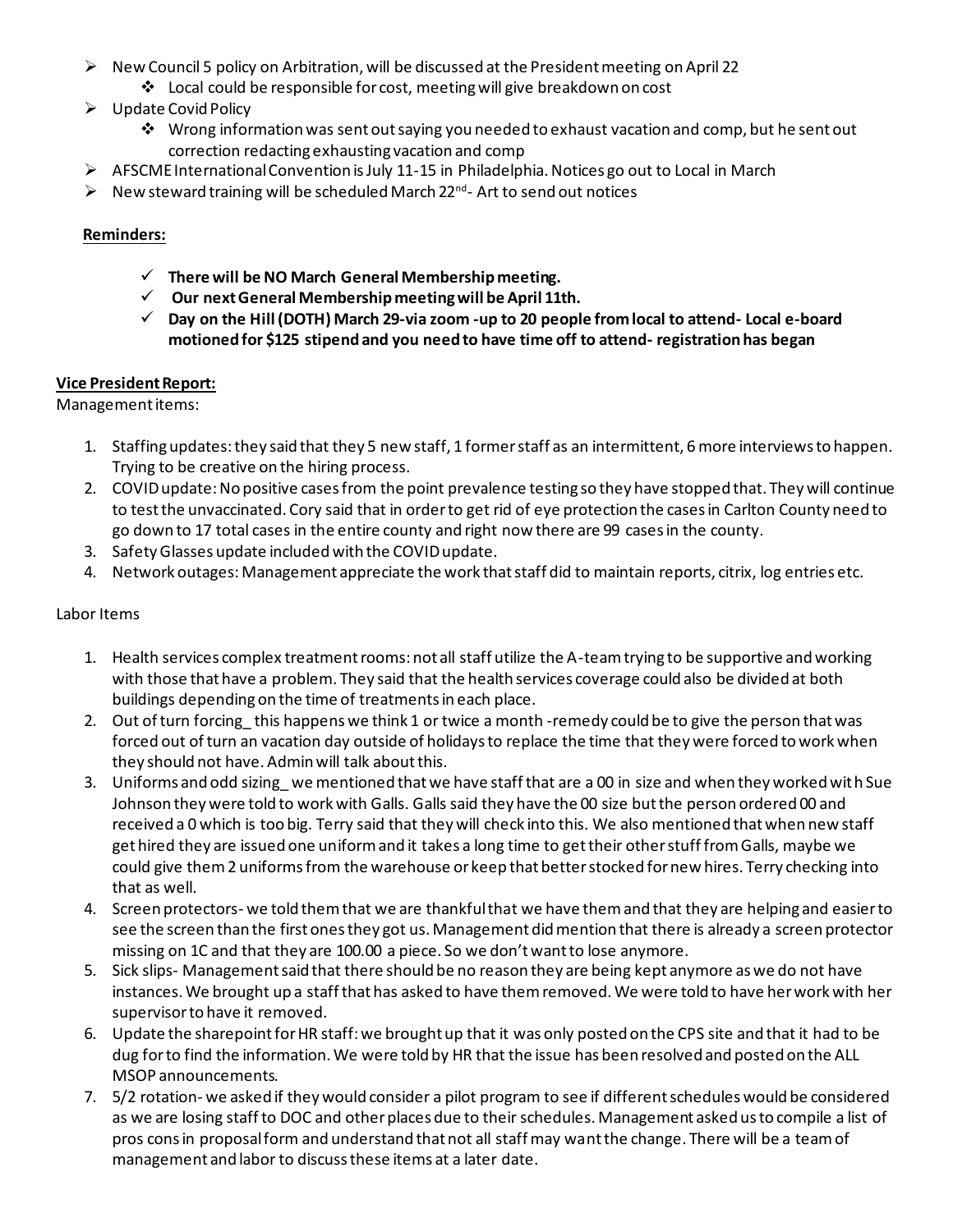8. Omega 3- we brought up that staff feel unsafe when they are only scheduled with 4 people especially after the recent assault. Jordan said that if they are short he would be willing to have a conversation with the unit director about sitting on the unit and or he himself would sit on the unit, when they need someone in case of shortages

# **Chief Steward's Report/MSOP:**

- $\geqslant$  2 Overtime Grievances won at step 1
- $\triangleright$  3-day suspension grievance waived
- ➢ Non-cert Grievance Filed heard at L/M
	- Denied due to lack of communication from employee
- ➢ Forced Leave for Covid Unpaid Grievance Filed heard at L/M Contract language in Sick Leave states "An employee shall be granted sick leave with pay to the extent of the employee's accumulation for absences necessitated by… exposure to contagious disease…"
	- What I'm reading is that they can put us out on sick leave until our accruals are depleted, but then leave must end and we must be allowed to come back to work. Once again, it does not say ANYWHERE that they can put us out on unpaid leave.
	- They are discriminating against those who do not want to get the vaccine by stating they will not pay for any time not covered by accruals for anyone who is not vaccinated
- $\triangleright$  Overtime Eligibility was grieved and withdrawn after it was fixed
- $\geq 3$  overtime grievances coming up at next L/M meeting
- $\triangleright$  An employee was sent home for 10 days of quarantine, but it was 10 days after a potential high-risk exposure and the employee had been tested numerous times and tested negative – Grievance was filed, extension was granted, waiting to hear back on what happens from that
- $\triangleright$  New hire was unable to get insurance for his kids after he thought he had submitted everything correctly and even reached out for help from HR/SEGIP. He did not get a timely response for his inquiries and therefore missed the timelines and now does not have insurance for his kids.
- $\triangleright$  6 investigations conducted that the Chief Steward is aware of, no word on the results of any of those yet.
- $\triangleright$  New Steward training completed would like to schedule a small class in March for those three that weren't able to attend today (2/22)
- $\triangleright$  All steward meeting on April 20<sup>th</sup>, suggest we change the General Membership Meeting to that day as well in April. The Steward Meeting will take place hopefully at the Fond Du Lac College here in Cloquet. Starting at 9am. More details will be sent out to our stewards as they become available. Still looking for Agenda items if there is anything in particular that any of the E-Board or current stewards would like to see covered, discussed, or added, please let me (Art Miller) know.

# **Chief Steward's Report/MSOCS & CARE:**

- $\triangleright$  1 3<sup>rd</sup> step still going on- Care Carlton-stipulation signed and awaiting information to come in
- $\triangleright$  Local has to decide if another case is to be sent to arbitration

# **Field Rep's Report:**

- $\triangleright$  Tragically we lost Council 5 Brad Ellsworth, and Kristi Harriman separated from Council 5 office
- $\triangleright$  Some Locals are beginning to reserve rooms for convention this year

# **Political/PEOPLE Report:**

- ➢ House representatives are coming up for re-election- contact legislatures to support gov billion for frontline workers, senator electives are not supporting
- $\triangleright$  Saturday local 66 city of Duluth workers holding a 10-12 at library
- **Safety Committee Report:**someone to check in with the 5 people on the committee

# **Old Business:**

- ➢ Gift cards left- Left over gift cards-\$30- 14 13 now super-one, \$25- 10 super-one, \$25- 3 kwik trip, \$10-1-none subway
	- $\checkmark$  Majority voted to give back to members by random drawing
	- $\checkmark$  Eric to create spreadsheet to draw names
		- o Christina waiting on list from Eric still to do the drawing